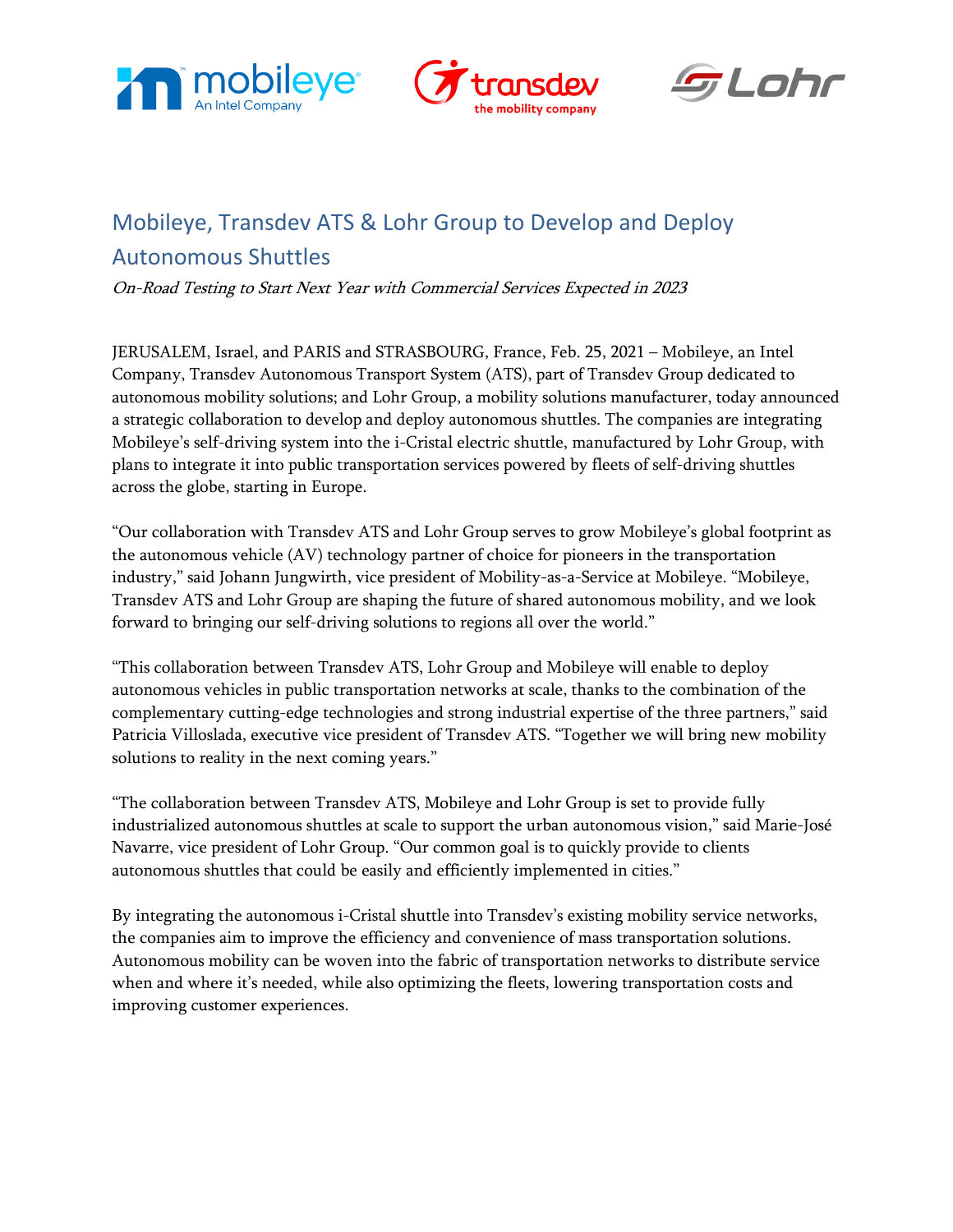





Over the next year, Mobileye will work with Transdev ATS and Lohr Group to integrate and deploy i-Cristal autonomous shuttles leveraging Mobileye's AV technology, Transdev ATS's technology and Lohr Group's industrial expertise. The three companies will initially test vehicles on roadways in France and Israel, aiming to ready technology designs for production by 2022. The companies expect to deploy self-driving i-Cristal shuttles in public transportation networks by 2023.

Through the collaboration, Mobileye and Transdev ATS will bring their technologies into the electric i-Cristal shuttle, manufactured by Lohr Group, which features space for up to 16 passengers and is fully accessible via a ramp. The shuttle can travel at speeds up to 50 kilometers per hour and is designed to safely and efficiently operate within today's public transportation networks with Transdev ATS' solutions. These solutions integrate Transdev ATS' technology like the AV Supervision and expertise in deployment and operation services for public transportation operators and cities. The objective is to allow self-driving technology to become a daily reality.

Mobileye's self-driving system is a turnkey AV solution that delivers safety via two core concepts: Mobileye's formal Responsibility-Sensitive Safety model for the safety of the system's decisionmaking, and a perception system featuring True Redundancy™ whereby two independent subsystems (cameras and radars+lidars) combine to enable robust perception. The self-driving system can also be deployed without geographical limitation thanks to Mobileye's Road Experience Management™ AV mapping technology through which a proprietary, crowdsourced AV map of the global road network is created and then continuously and automatically updated using data gathered from mass-market advanced driver-assistance systems.

## **About Mobileye**

Mobileye isthe global leader in the development of computer vision and machine learning, data analysis, localization and mapping for advanced driver-assistance systems and automated driving. Mobileye's technology helps keep people safer on the road, reduces the risks of traffic accidents, saves lives and aims to revolutionize the driving experience by enabling autonomous driving. Mobileye's proprietary software algorithms and EyeQ® chips perform detailed interpretations of the visual field in order to anticipate possible collisions with other vehicles, pedestrians, cyclists, animals, debris and other obstacles. Mobileye's products are also able to detect roadway markings such as lanes, road boundaries, barriers and similar items; identify and read traffic signs, directional signs and traffic lights; create a RoadBook™ of localized drivable paths and visual landmarks using REM™; and provide mapping for autonomous driving. More information is available at [newsroom.intel.com/autonomous.](https://newsroom.intel.com/press-kits/autonomous-driving-intel/#gs.k2r0j8)

## **About Transdev ATS**

Transdev ATS is integrator of autonomous transport systems, including AV Supervision, autonomous vehicles and connected infrastructure. Transdev ATS also provides technologies and services to local operators and cities for autonomous mobility services day-to-day operations on a large scale. Transdev ATS is part of Transdev Group.